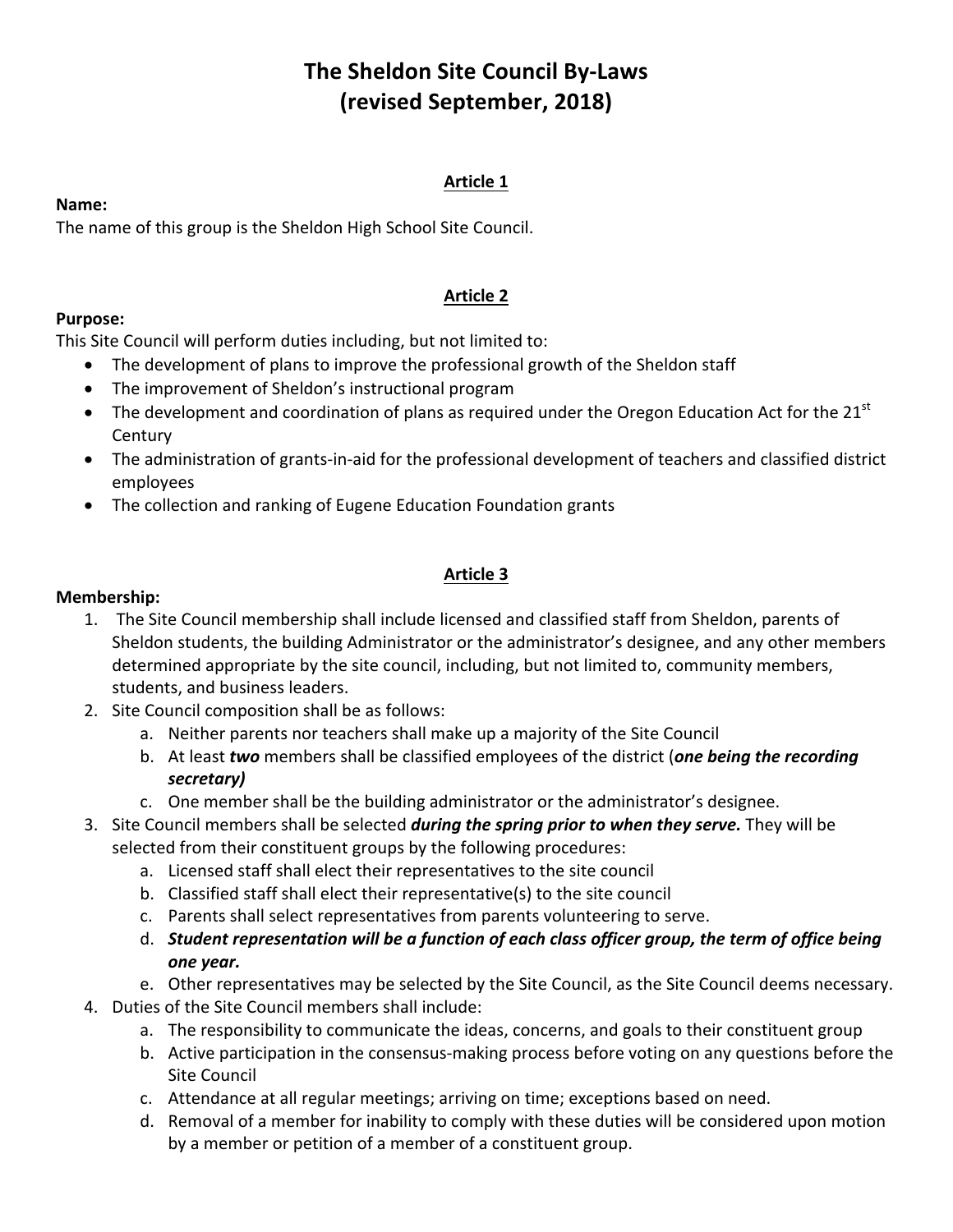# **Article 4**

### **Officers:**

Officers of the Site Council will be as follows:

- The Chair will be selected by a vote of the Site Council at the spring meeting prior to when they serve. The Administrator will not serve as Site Council chair.
- The Chair will prepare agendas, run the meetings, and maintain order.
- The Recording Secretary will record the minutes and make them available on a public archive system.

# **Article 5**

# **Meetings:**

All Site Council meetings shall be subject to the Open Meeting Law set out in ORS 192.610 to 192.690.

# **Article 6**

#### **Decision-making Procedures:**

- 1. Decisions shall be made by a consensus process among the Site Council members.
	- a. In the event consensus cannot be made in reasonable time of consideration, the Site Council may make a decision determined by a majority vote of a meeting of over 2/3 of the total members
	- b. The Chair may call for an indication of accord by a show of hands before any discussion takes place, in the interest of efficiency
- 2. The Consensus Process will include these steps as needed before resolving any issue by vote. Members will:
	- a. Become informed about any issue from available sources
	- b. Discuss an issue as necessary to form a resolution acceptable by all present at the meeting
	- c. Consider first the best interests of the students in reaching their academic goals, then the improvement of Sheldon as an educational institution, and finally the interests and conveniences of the individual members.
- 3. Consensus will be tested by a finger vote on the request of the Chair, or by motion of a member. Finger survey will be cast by members as follows:
	- Five fingers: total agreement that this is the best solution possible
	- Four fingers: agreement that this is a good solution
	- Three fingers: willing to support as an adequate solution
	- Two fingers: this solution is not a good one, but would be allowed
	- One finger: this solution is unacceptable and would be sabotaged
	- **Stand Aside Language:** Let it be known for the record that I'm not in agreement with this *motion* and choose to exercise my option to "stand aside" and will not be an obstacle.
	- **Experts Perspective language:** to be used when more input needed I propose to table this *issue until next meeting with consult by "expert" reporting to this committee prior to a decision.*
- 4. Voting:
	- a. The chair, when in the opinion of the chair a consensus decision cannot be reached, may call a vote.